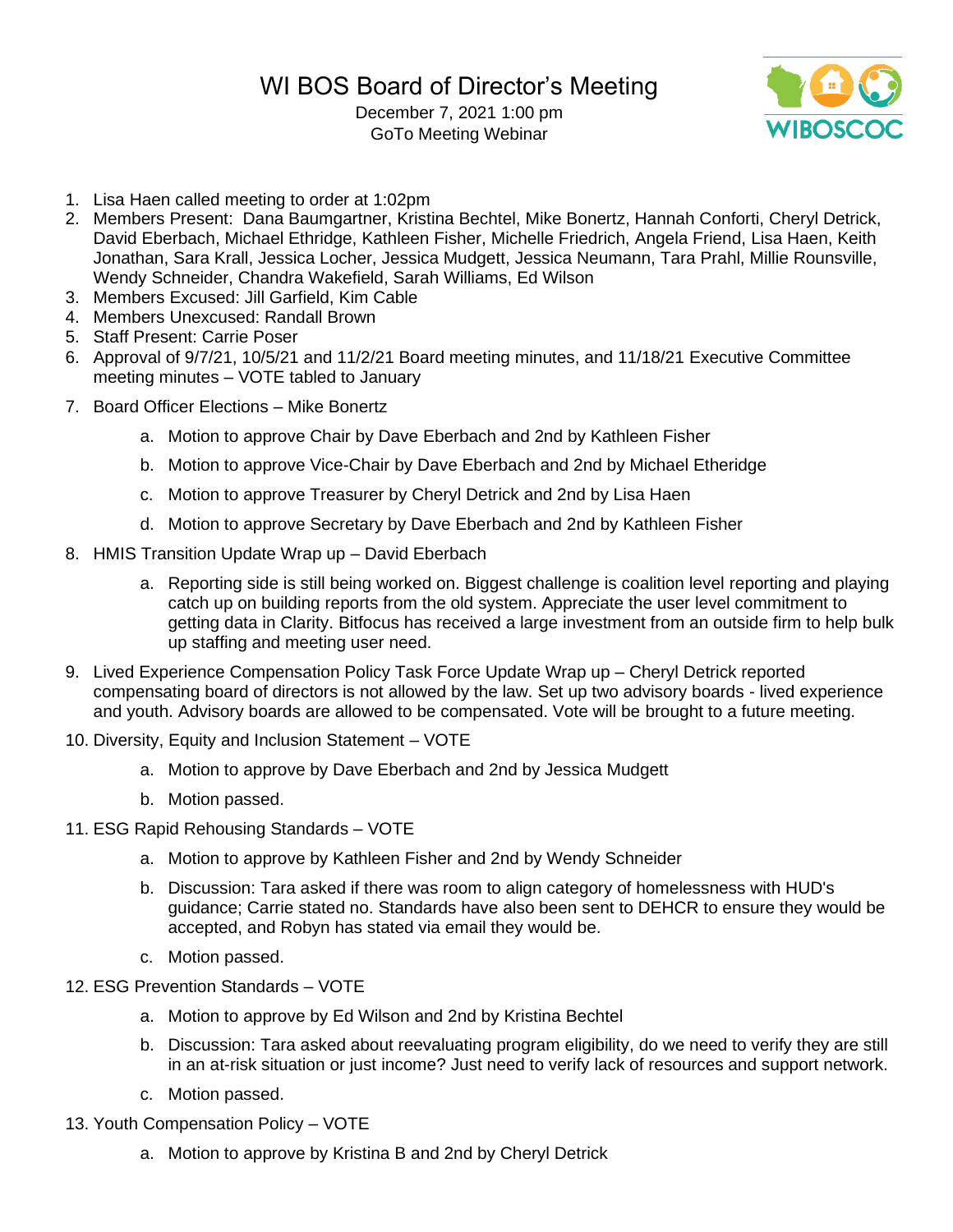- b. Discussion: Cheryl asked how the compensation amount was determined. Min. amount HUD TA would allow and not limit the amount of youth on advisory board.
- c. Motion Passed.
- 14. Board Chair Report
	- a. 2022 Board Meeting Day of the Month and Time survey results shared that the current date and time work for board members.
	- b. Committee Reports please ensure that if you are not available to attend a quarterly meeting that you have another committee member or BOS staff member be prepared to make an update.
- 15. Director Update Carrie Poser

# General Stuff

- Dec. 13<sup>th</sup> from 9-10:30 will be the next Homelessness forum and showcase "what it means to bill Medicaid" in anticipation of upcoming initiatives mentioned during the BOS meeting by Leah Ramirez – state plan amendment to use Medicaid to fund services
- Participated in IAC workgroup meetings (Nov. 9, Nov. 23, dec 2)
	- $\circ$  The final product was presented at the meeting Dec 2<sup>nd</sup>.
	- o I submitted an amendment yesterday re: employment and income.
	- $\circ$  The final product will be voted on tomorrow (12/8) during the Interagency Council mtg.
- Participated on the DHS Transportation Advisory Council mtg (11/17) update on the transition plan to VEYO
- Participated in USICH listening sessions, giving feedback on the new plan to end homelessness at the federal level (11/17)
- Presented on 12/3 at the Wisconsin County Human Services Association annual meeting along with Robyn Thibado (DEHCR) and Dane County staff.

# Point-in-Time

- We will be hosting 3 webinars in January on the PIT.
	- o Planning (myself, Ryan, and an SSO)
	- o Report Running and Data Clean up (ICA)
	- o Putting it all together (myself & Leigh)

# **Trainings**

- Ryan Dowd trainings scheduled for Dec.  $16<sup>th</sup>$ . Core, when to call police, TBI. Registration is already up and available. 9 am-noon, 1-4.
- Diverse & Resilient Jan. 6 & 20, Feb 2 & 16 (9-11 am). No recording. 4 session registration fee of \$50/person. Or \$20/person per session.

#### **Session 1: LGBTQ+ 101 Jan 6th 9-11am**

- Describe terminology and concepts related to sexual orientation
- Discuss the gender spectrum and learn to distinguish sex assignment from gender identity and expression
- Explore health outcomes & experiences of LGBTQ+ people
- Identify basic strategies for creating a safe, culturally competent, and welcoming environment for LGBTQ+ young people

# **Session 2: Minority Stress Theory Jan. 20th 9-11 am**

- Explore how bias impacts mental health for LGBTQ+ people • Discuss the effects of chronic negative messages in social structures
- Identify ways to mitigate harm in our work with LGBTQ+ people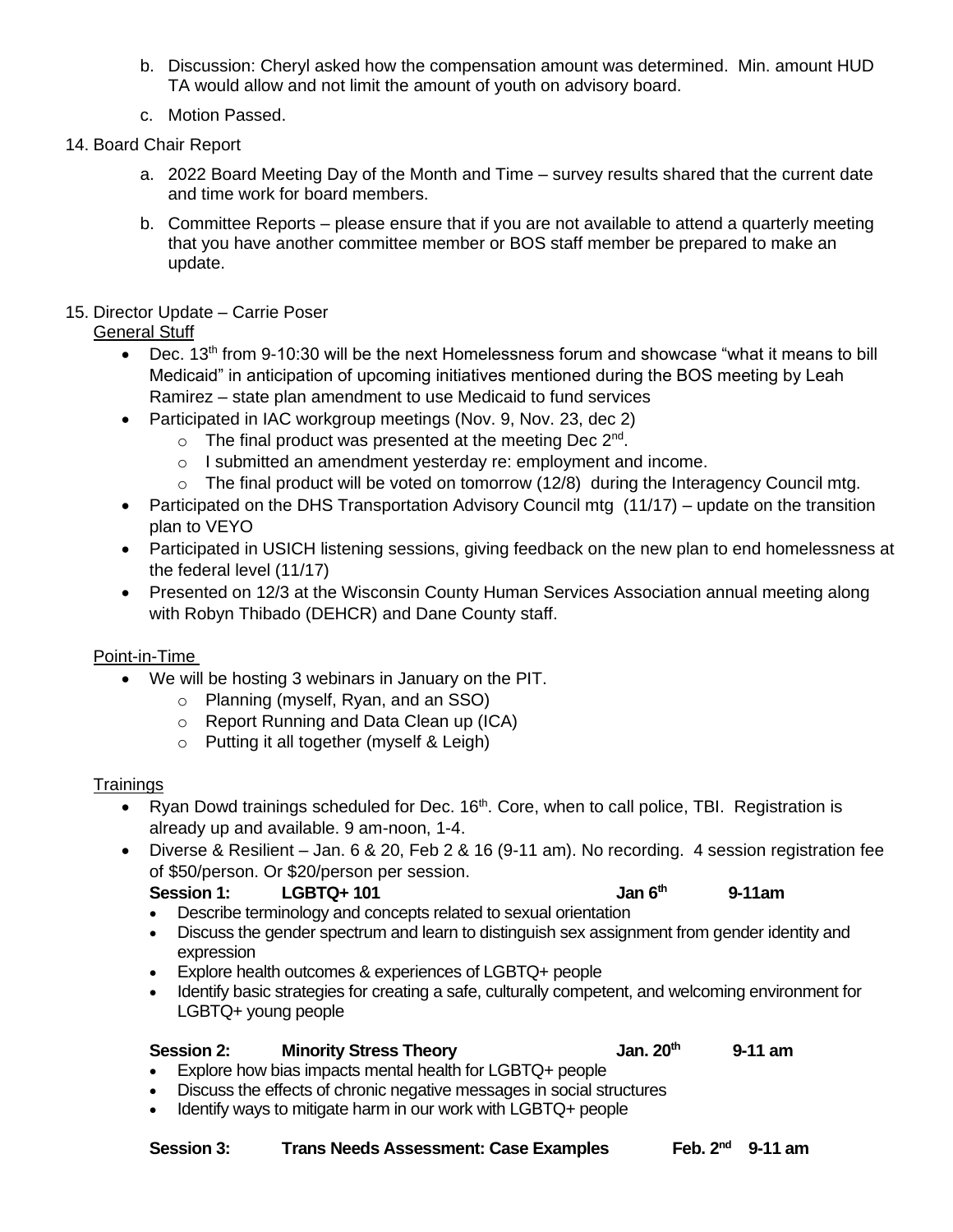- Provide overview of the Trans Needs Assessment Project
- Review qualitative and quantitative data specific to social determinants of health for Trans people
- Review concrete examples of harm with proposed solutions from the Trans community

#### **Session 4: Inclusive Workplace Best Practices Feb. 16th 9-11 am**

- Review data regarding the experiences of LGBTQ+ people in the workplace
- Review policy level best practices for minimizing workplace harm
- Identify basic steps for supporting the creation of safe, affirming environments and experiences for LGBTQ+ people at work

#### Board

• Still missing a lot of match through 9/30. The final quarter 10-1 through 12-31 will be due Jan. 15<sup>th</sup>. We are about \$9000 short of match for the CoC Planning grant.

# **Grants**

- Submitted APR for SSO CE DV. Working on DV RRH APR (due 12/28).
- Submitted final DV RRH (20-21) will have about \$32,000 unspent (rental assistance)
- Working on contract for YHDP Planning grant funding for local coalitions

## Emergency Housing Vouchers Update

As of today:

- Brown PHA  $(35) = 34$  referrals submitted or held with 2 declined
- Kenosha PHA  $(24) = 24$  referrals
- Sauk PHA  $(15) = 15$  referrals submitted or held
- WHEDA PHA (343) = 201 referrals submitted or held

On 12/1, we opened up the next priority for EHV- those on the CE list less than 12 months with a VISPDAT score less than 8.

WHEDA has approved some funding for the BOS for this process. I need to connect with them about next steps. But those coalitions who have referred for WHEDA will likely see some funding for the SSO position. Stay tuned.

#### **Grant Progress Report**

Didn't have a chance to work on this. We are on pace with our funding overall.

# **YHDP Grant Update**

- Still looking for magical unicorn.
- Continue to have weekly meetings with HUD TA ICF, True Colors, and the National Center for Homeless Education staff. I have upcoming mtgs with DPI, DCF and WHARS.
- This morning we had our "launching" meeting to lay out the groundwork for the CCP.
	- o It was recorded, you should absolutely watch, review the slides, and be working on this w/in your communities.
- Deadline for the CCP on March  $15<sup>th</sup>$ . Possible extension available.
	- o Then RFP for projects that will address gaps and needs in the CCP.

# **CoC Competition**

Once all is said and done, we will be submitting our application with:

- 44 projects and 1 planning grant
- Of the 44, 39 are renewal grants; 1 new grant using reallocated funds; 3 PH bonus grants; 1 new DV bonus expansion grant.
- The 39 renewal grants total  $= 10,503,577$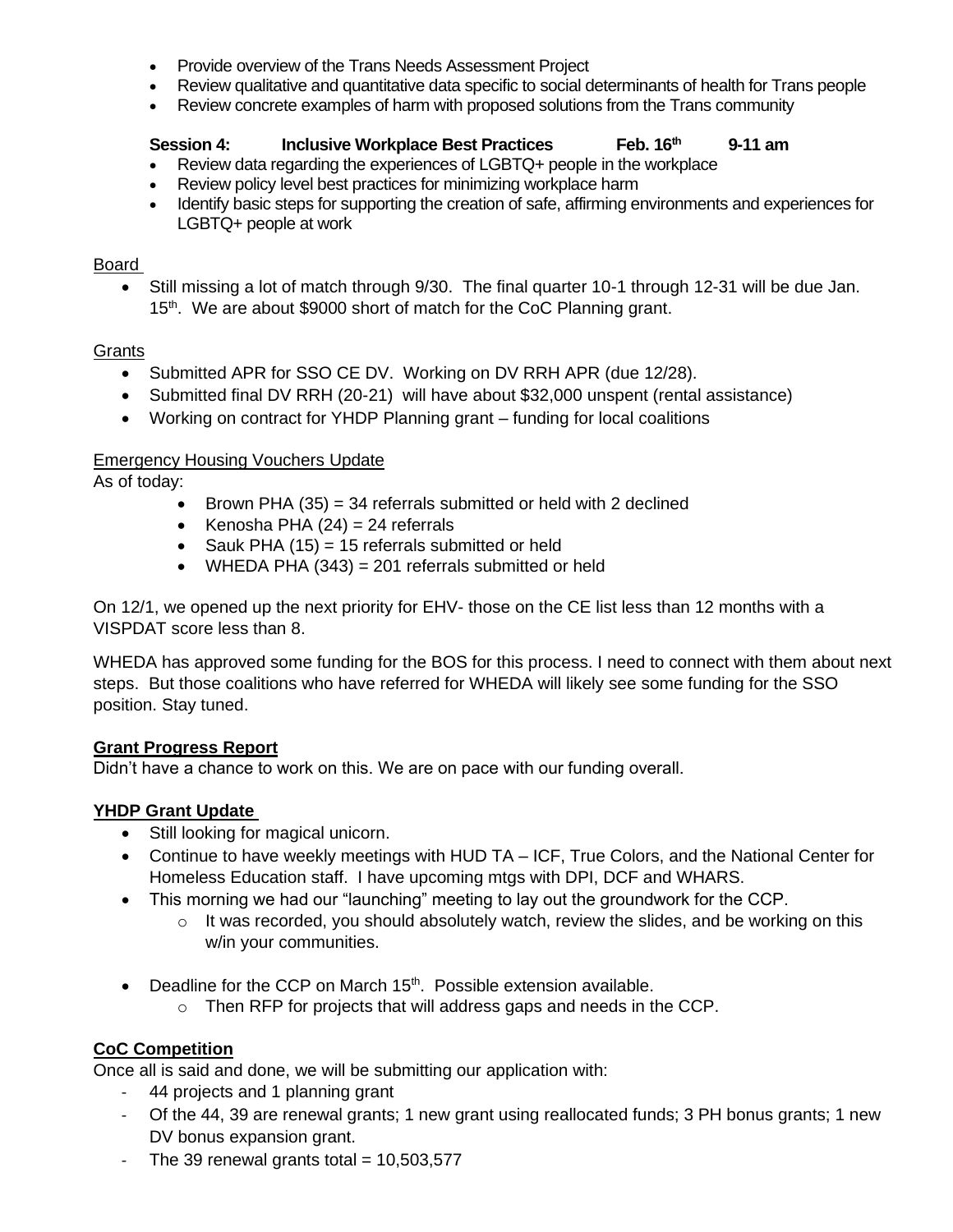- The 1 new grant with reallocated funds is originally from \$77,466 (YWCA of La Crosse). These funds are being used to write for an expansion of the SSO CE grant to include Jefferson and East Central.
- The 3 PH bonus grants equal \$591,120. This will include 1 new PSH grant (Western Dairyland), 1 new RRH expansion grant (House of Hope), 1 new PSH expansion grant (Pillars).
- Finally the RRH Project expansion grant is \$1,773,359. It includes 2 subs seeking to expand their current services & 5 new DV provider subs: Solution Center (Winnebagoland), Family Services (Rock/Walworth), New Horizon (Coulee), Bolton Refuge (Dairyland), and In Courage (Lakeshore).
- The planning grant will be for \$354,672.

Some big picture topics include:

- Engagement with organizations led by and serving Black, brown, Indigenous and other people of color
- Engagement with organizations led by and serving LGBT persons
- Engagement with Indian Tribes and Tribally Designated housing entities
- Formalized partnerships with youth education providers, homeless liaisons, and school district staff
- Formalized partnerships with early childhood service providers
- Homeless preferences, moving on strategies, and joint applications with PHA
- CoC-wide racial disparity assessment & development of strategies used to address racial equity
- Active participation by people with lived experience
- Ensuring that DV comparable databases collect the same data elements required in the HUD 2020 HMIS data standards
- Collection of DV de-identified, aggregated SPM
- Efforts around decreasing length of time homeless & reoccurrence; increasing exits to PH, income, & non-earned income
- Coordination with housing and healthcare. No bonus points\*
- 16. February Meeting Carrie Poser
	- a. Removed Chair report. Partner update is expanding and will be moved after approval of minutes. Discussed removing committee presentation and discussion for all committees unless a committee has a presentation or discussion needed for all membership. Kathleen expressed a concern that committees still need to be held accountable to board and membership. Cheryl expressed agreement with Kathleen and the suggestion to shorten the quarterly meeting to a half day meeting. Will continue discussion at January meeting or send a survey out.
- 17. Public Policy Report Carrie Poser reported that she is supporting Mike Basford's request to ensure that the State of the State is not the same night as the January Point in Time.

# 18. Committee Reports (Time permitting)

- a. System Performance Network no report, meeting December 14.
- b. Coordinated Entry no report, meeting December 15.
- c. Discharge Planning approved the Discharge Tool Planning Kit at last meeting. Will be sent out for comment to membership and then be approved by board.
- d. Youth Advisory Board (YAB) Youth Service Providers is new committee name and will be meeting twice a month to assist with the creation of the CCP for YHDP grant.
- e. Emergency Shelter no report, will be meeting in December.
- f. Veteran Advisory Board didn't meet last month. We will be having a meeting next Wednesday and we are hoping to find a chair for the By Name workgroup.